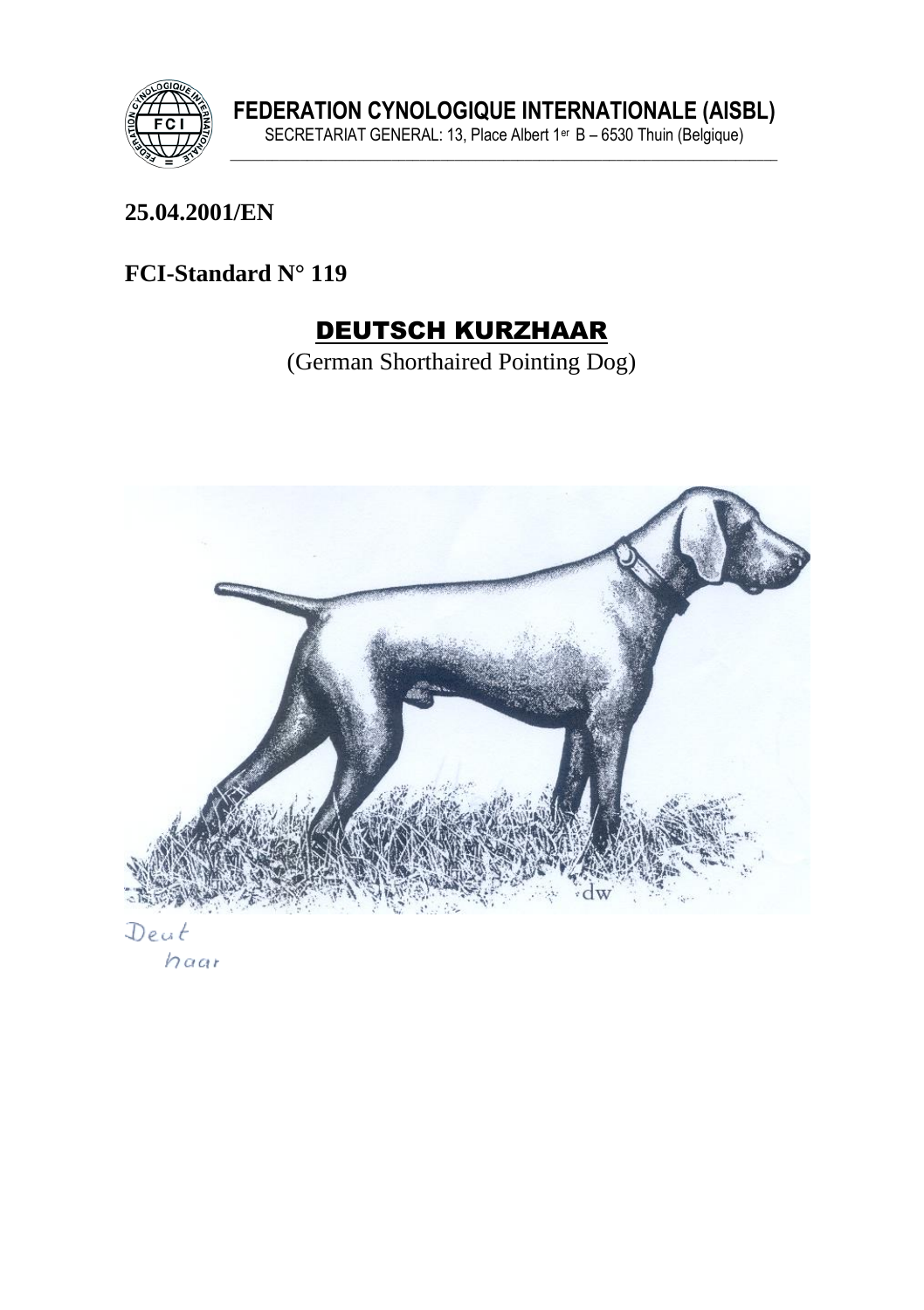**TRANSLATION**: Walter Schicker. Official language (DE).

**ORIGIN**: Germany.

#### **DATE OF PUBLICATION OF THE OFFICIAL VALID STANDARD**: 25.10.2000.

**UTILIZATION**: Versatile hunting dog.

| <b>FCI-CLASSIFICATION:</b> |                     | Group 7 Pointing Dogs.                            |
|----------------------------|---------------------|---------------------------------------------------|
|                            |                     | Section 1.1 Continental Pointing                  |
|                            |                     | Dogs $\triangleleft$ Braque $\triangleleft$ Type. |
|                            | With working trial. |                                                   |

**BRIEF HISTORICAL SUMMARY**: The history of the German Shorthaired Pointing Dog starts with the dogs which were used for the hunt with nets on feathered game, especially in the Mediterranean countries, and in combination with falconry. Via France, Spain and Flanders the Pointers came to the German courts. The most important distinctive feature of these dogs was their pointing performance. After the first double-barreled gun was made (1750), a pointing dog was even more required. In full sight of the dog « game birds in flight » were shot. That was the beginning of the transition from a mere pointer to a versatile gundog. As a fundamental basis for the structure and development of the breed the « Zuchtbuch Deutsch-Kurzhaar » (Studbook) has been published since 1897. It was Prince Albrecht zu Solms-Braunfeld who compiled breed characteristics, judging rules for conformation and finally also simple trial regulations for hunting dogs. Today the German Shorthaired Pointing Dog still passes through the filter of elaborated breeding- and trial regulations. The standard stipulates the consitution of the German Shorthaired Pointing Dog, as a versatile hunting dog, which enables him to perform all requirements in connection with hunting activities, even when advanced in age.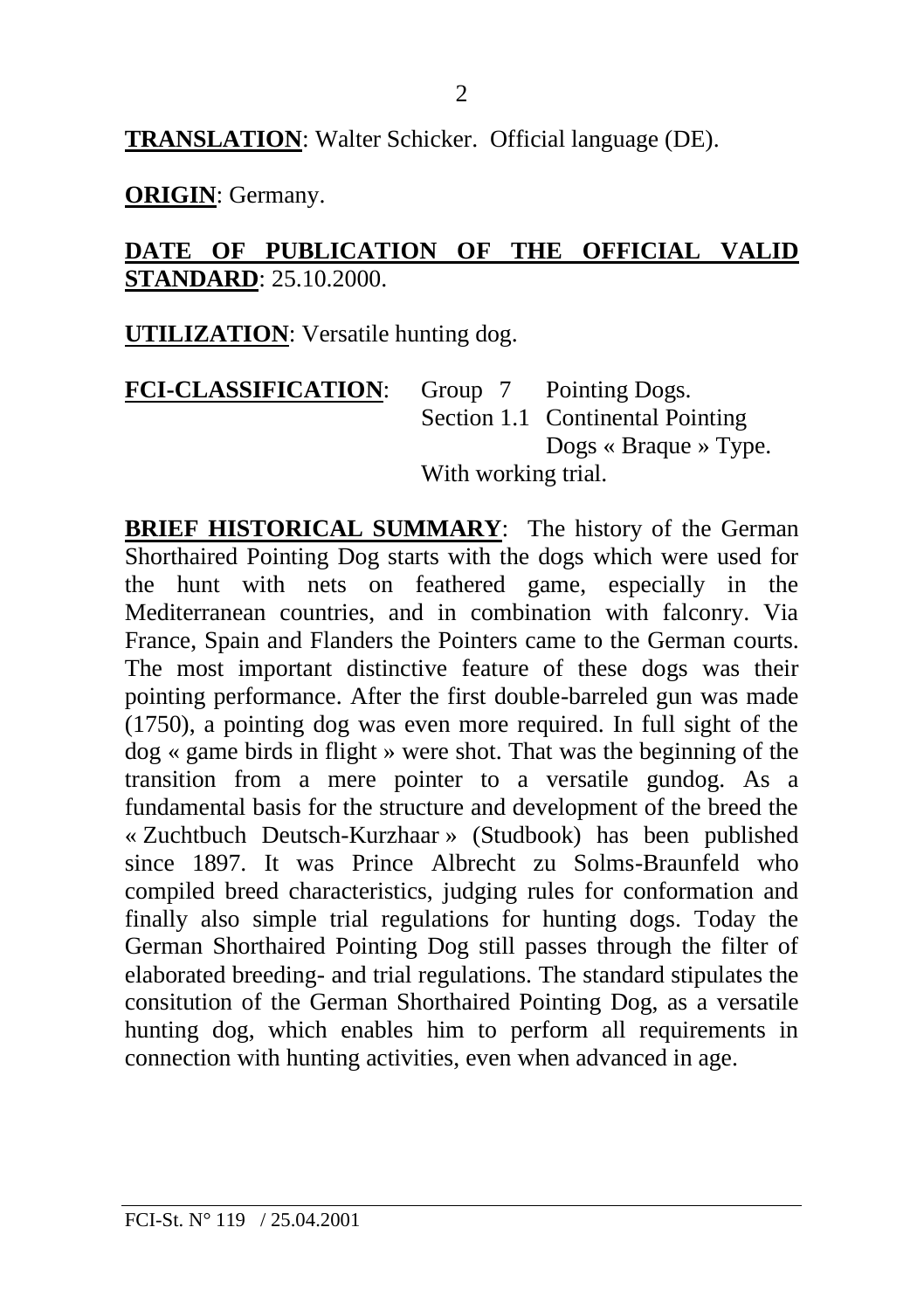**GENERAL APPEARANCE**: A dog of noble and balanced appearance, the conformation of which ensures strength, endurance and speed. Proud attitude, smooth outlines, lean head, well carried tail, firm shiny coat and well reaching, harmonious strides emphasize its nobility.

**IMPORTANT PROPORTIONS**: Length of body should slightly exceed height at withers.

**BEHAVIOUR / TEMPERAMENT**: Firm, balanced, reliable, restrained temperament, neither nervous nor shy or aggressive.

**HEAD**: Lean, well defined, neither too light nor too heavy; as to strength and length it matches the substance and the sex of the dog.

#### CRANIAL REGION:

Skull: Moderately wide, flatly rounded, scarcely pronounced occipital bone, frontal furrow not too deep, noticeably developed superciliary ridges.

Stop: Moderately defined.

#### FACIAL REGION:

Nose: Somewhat protruding. Nostrils sufficiently wide, broad and mobile. Basically brown, **however black in black or black roan dogs**. A flesh-coloured or spotted nose is only permissible in dogs with white as basic colour.

Muzzle: Long, broad, deep and strong in order to enable the dog's correct carrying of game. Viewed from the side the nasal bridge shows a slight curvature in all transitions from a nobly constructed ram's nose to a slight rise above the straight line - more prominent in males. A totally straight nasal bridge, although still acceptable, is less attractive; a concave bridge (dish-face) is a serious fault.

Lips: Tight fitting, not too pendulous, good pigmentation. The nasolabial line slopes almost vertically and then continues in a flat arch to the moderately pronounced corner of the lips.

Jaws/Teeth: Strong jaws with a perfect, regular and complete scissor bite. The upper inscisors should reach over the lower incisors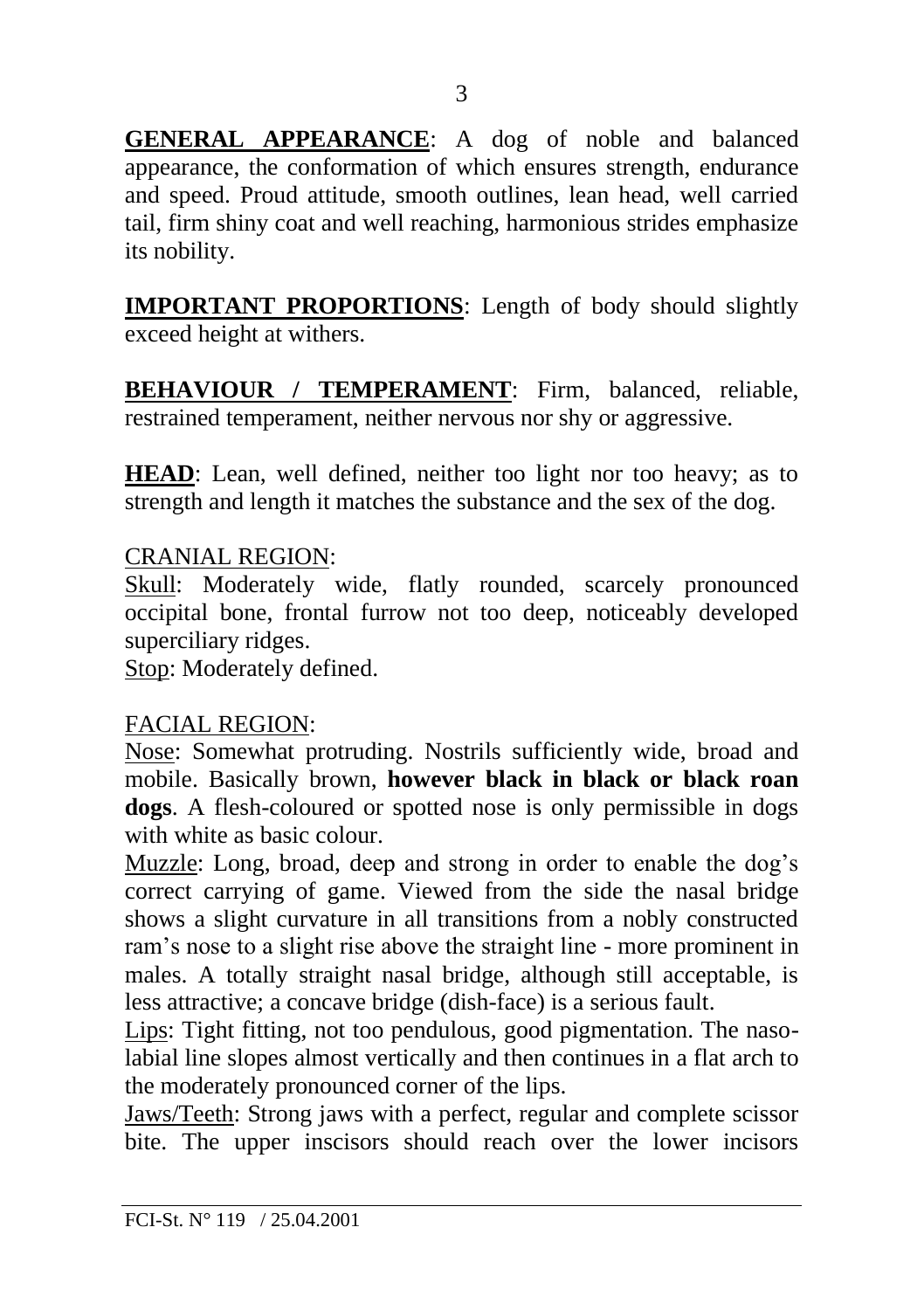without gap and the teeth should be positioned vertically in the jaws. 42 sound teeth, in accordance with the teeth formula.

Cheeks: Strong, well muscled.

**EYES**: OF medium size, neither protruding nor deep set. The ideal colour is dark brown. Eyelids tight fitting.

**EARS**: Moderately long, set on high and broad, flat and without twisting hanging down close to the head, bluntly rounded at the tip. Neither too fleshy nor too thin. When brought forward they are supposed to reach more or less the corner of the lips.

**NECK**: Length in harmony with general appearance of the dog, progressively thickening towards the body. Very muscular and slightly crested nape. Tight fitting skin of throat.

### **BODY**:

Topline: Straight and slightly sloping.

Withers: Well defined.

Back: Firm and muscular. Vertebral processes should be covered by muscles.

Loin: Short, broad, muscular, straight or slightly arched. Transition from back to loin tight and well knit.

Croup: Broad and long enough, not abruptly slanting, but slightly slanting towards the tail, well muscled.

Chest: Somewhat deeper than broad with well defined forechest, with the sternum reaching back as far as possible. Sternum and elbow joint ont the same level. Ribs well sprung, neither flat nor barrel-shaped. False ribs well reaching down.

Underline and belly: With elegant arch, slightly tucked up towards rear, dry.

**TAIL**: Set high, strong at the root and then tapering, of medium length. About halfway docked for hunting purposes. At rest hanging down; in movement horizontal, neither carried too high above the backline nor extremely bent. (In countries where tail docking is prohibited by law, the tail can remain in its natural shape. It should reach down as far as the hocks and be carried straight or slightly sabre tail fashion).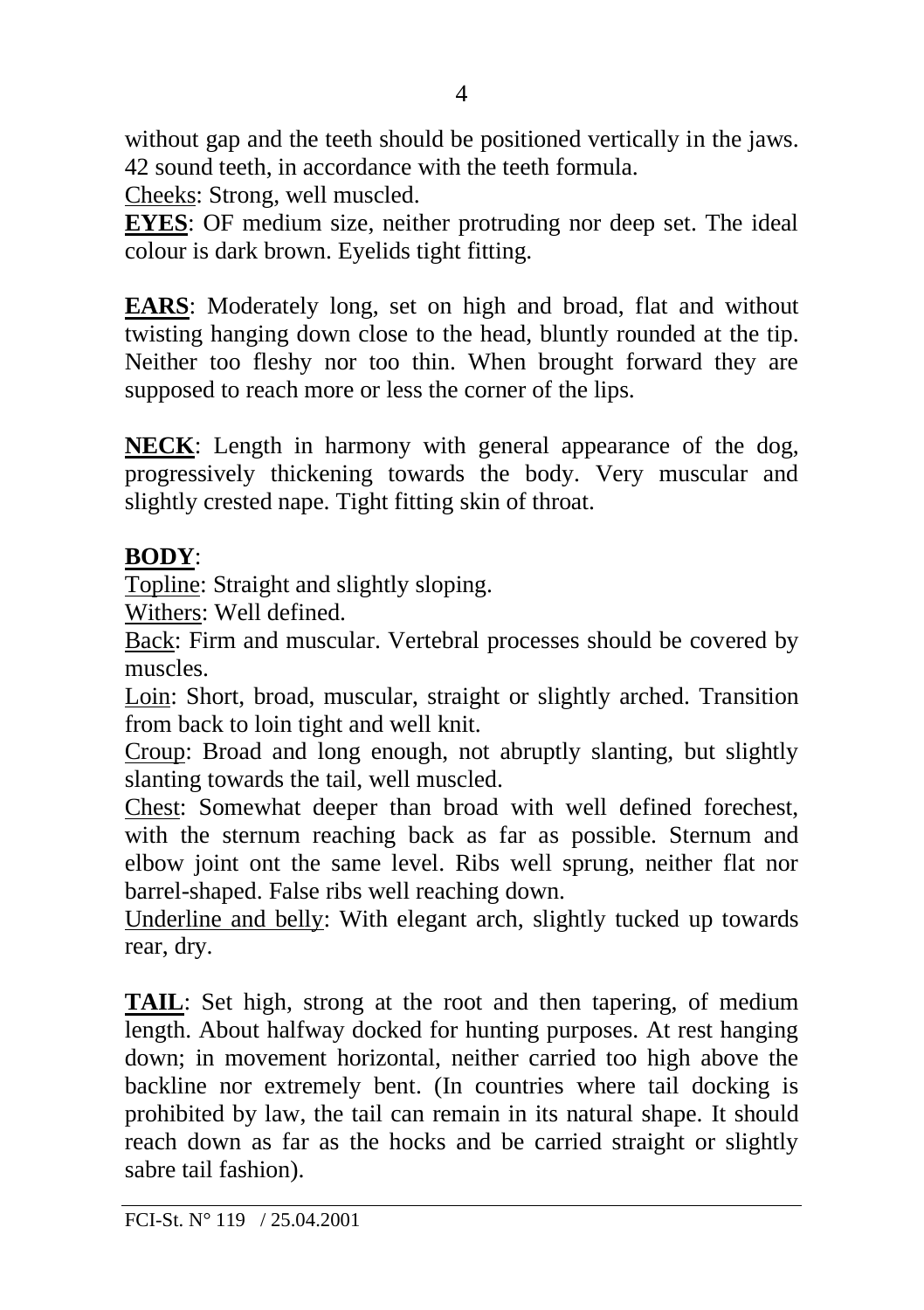### **LIMBS**

### FOREQUARTERS:

General appearance: Viewed from the front, straight and parallel; viewed from the side, the legs are well placed under the body.

Shoulder: Shoulder blades well laid back, well attached to chest, and strongly muscled. Shoulder blade and upperarm well angulated.

Upper arm: As long as possible, well muscled and dry.

Elbow: Close but not too tight to body, neither turned in nor out, well set back.

Forearm: Straight and sufficiently muscled. Strong bone, not too coarse.

Pastern joint: Strong.

Pastern: Minimal angulation of pastern and forearm, never standing upright.

Forefeet: Round to spoon shaped, with well tight and adequately arched toes. Strong toenails. Tough, resistant pads. Feet set parallel, neither turned in nor out, in stance as well as in movement.

### HINDQUARTERS:

General appearance: Viewed from behind straight and parallel. Good angulations in stifles and hocks, strong bone.

Upper thigh: Long, broad and muscular, with good angulation between pelvis and femur.

Stifle: Strong, with good angulation of upper- and lower thigh.

Lower thigh: Long, muscular with clearly visible tendons. Good angulation between lower thigh and hocks.

Hock joint: Strong.

Hocks: Strong, vertical.

Hind feet: Round to spoon shaped, with well tight and adequately arched toes. Strong toenails. Tough, resistant pads. Foot set parallel, neither turned in nor out, in stance as well as in movement.

**GAIT**: Well extended strides, with forceful propulsion from the hindquarters and adequate reach of the forelimbs. Front and hind legs moving straight and parallel. The dog is carrying himself in a proud attitude. Pacing gait is not desirable.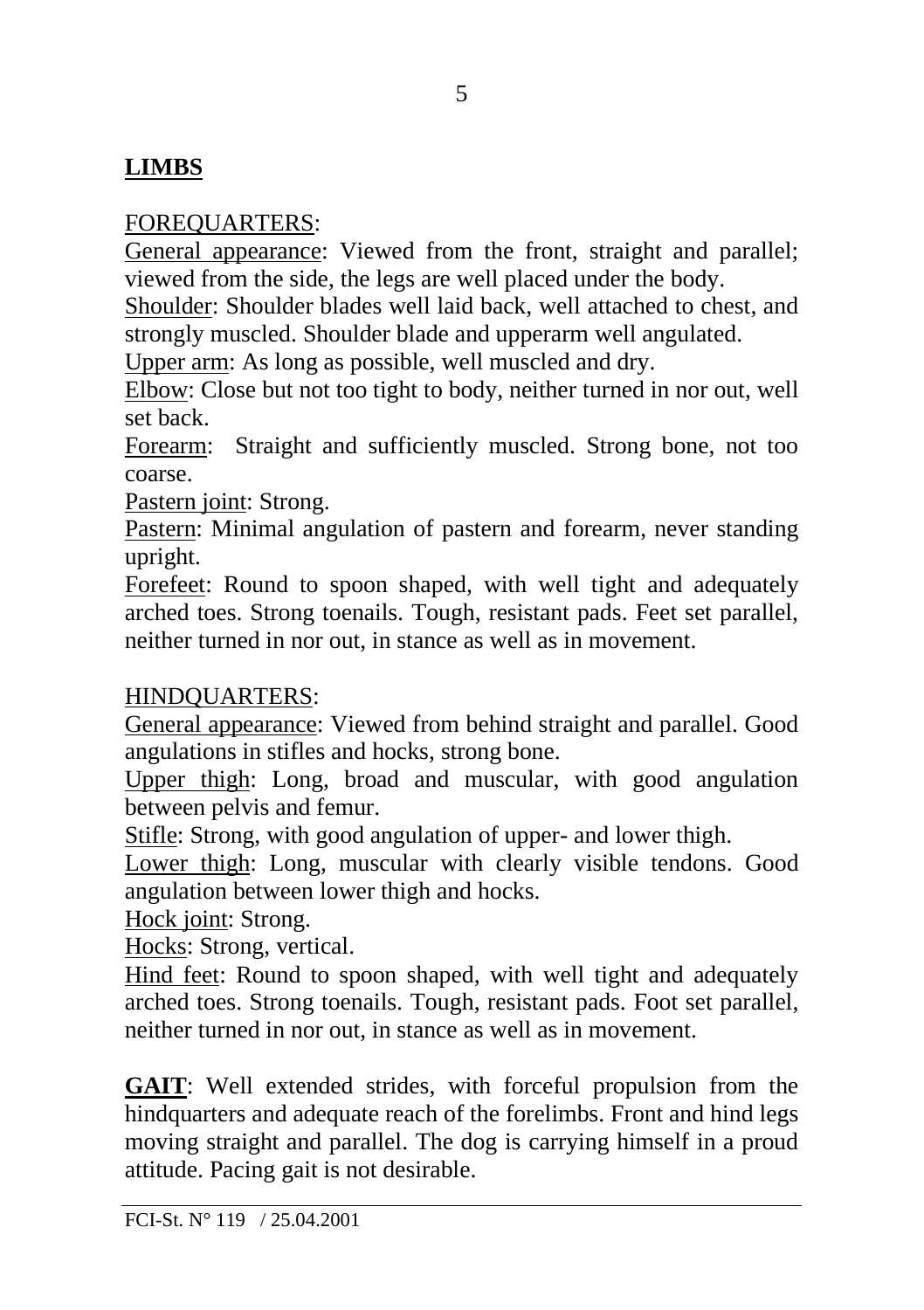**SKIN**: Close and tight, not wrinkly.

## **COAT**

Hair: Short and dense, rough and hard to the touch. Somewhat thinner and shorter on the head and ears, not remarkably longer at the underside of the tail. Should cover the whole body.

Colour:

- Solid brown, without markings.
- Brown with small white or flecked markings at chest and legs.
- Dark brown roan, with brown head, brown patches or specks. The basic colour of such a dog is not brown mixed with whit or white with brown, but the coat shows such an even intensive mixture of brown and white which results in that kind of inconspicuous exterior of the dog ever so valuable for the practical hunt. At the inner sides of the hindlegs as well as at the tip of the tail the colour is often lighter.
- Light brown roan with brown head, brown patches, specks or without patches. In this colouring the brown hairs are fewer, the white hairs are predominant.
- White with brown head markings, brown patches or specks.
- Black colour in the same nuances as the brown, respectively the brown roan colours.
- **Yellow tan markings are permissible.**
- Blaze, fleck and speckled flews are permissible.

## **SIZE**:

Height at the withers: Dogs 62 to 66 cm. Bitches 58 to 63 cm.

**FAULTS** : Any departure from the foregoing points should be considered a fault and the seriousness with which the fault should be regarded should be in exact proportion to its degree and its effect upon the health and welfare of the dog.

- Faults in attitude, not according or typical to gender.
- Muzzle too short.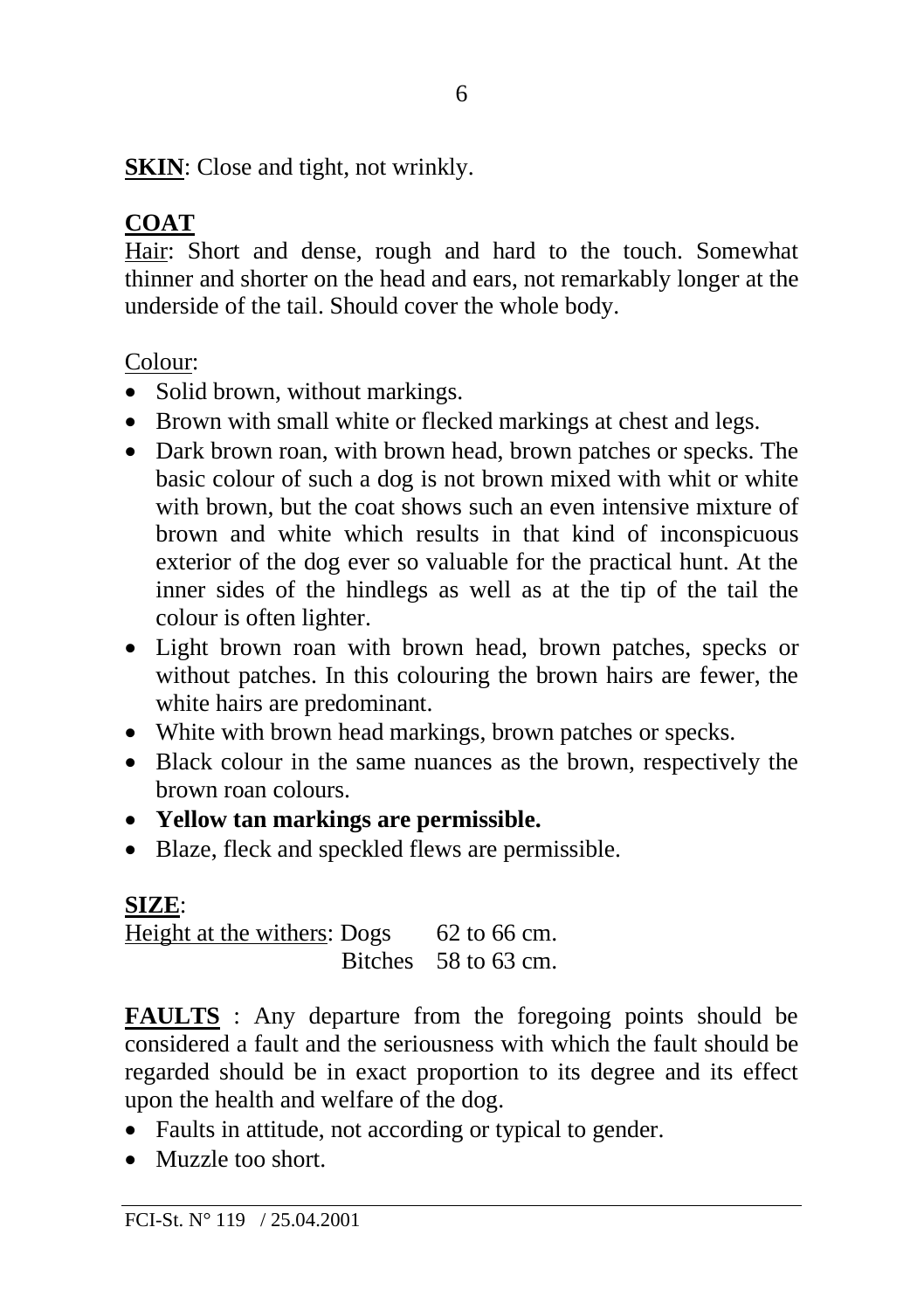- Flews too heavy or too thin.
- From the total of 4 PM 1 and 2 M3 only two teeth may be missing.
- Eyes too light. Yellowish « bird of prey » eyes.
- Ears too long, too short, too heavy, set on too narrow or twisted.
- Loose skin at throat.
- Slight roach back.
- Rump too short.
- Chest too deep.
- Tail strongly bent or carried too high above the topline.
- Elbows turned in or out. Feet turned in or out; forelegs standing close or wide.
- Hindquarters too straight.
- Slightly bow-legged, slightly cow-hocked or close hocks.

### **SEVERE FAULTS**:

- Clumsy, lymphatic, coarse conformation.
- Marked stop.
- Flesh-coloured or flecked nose (except when basic colour of coat is white).
- Snipy muzzle, concave bridge of the nose (dish-face).
- Pincer bite or partial pincer bite (For dogs older than 4 years a socalled pincer bite due to age shall not affect evaluation as long as a « Deutsch-Kurzhaar-Club » has certified that at a previous show a correct bite was confirmed).
- Distinct roach back, slight swayback.
- Considerable lack in depth of chest. Poorly developed forechest. Ribs too flat or barrel shaped.
- Distinctly turned in or turned out elbows.
- Weak and down on pasterns.
- Pastern totally vertical.
- Distinctly cow-hocked or bow-legged, in stance as well as in movement.
- Overbuilt hindquarters.
- Flat feet.
- Spread toes.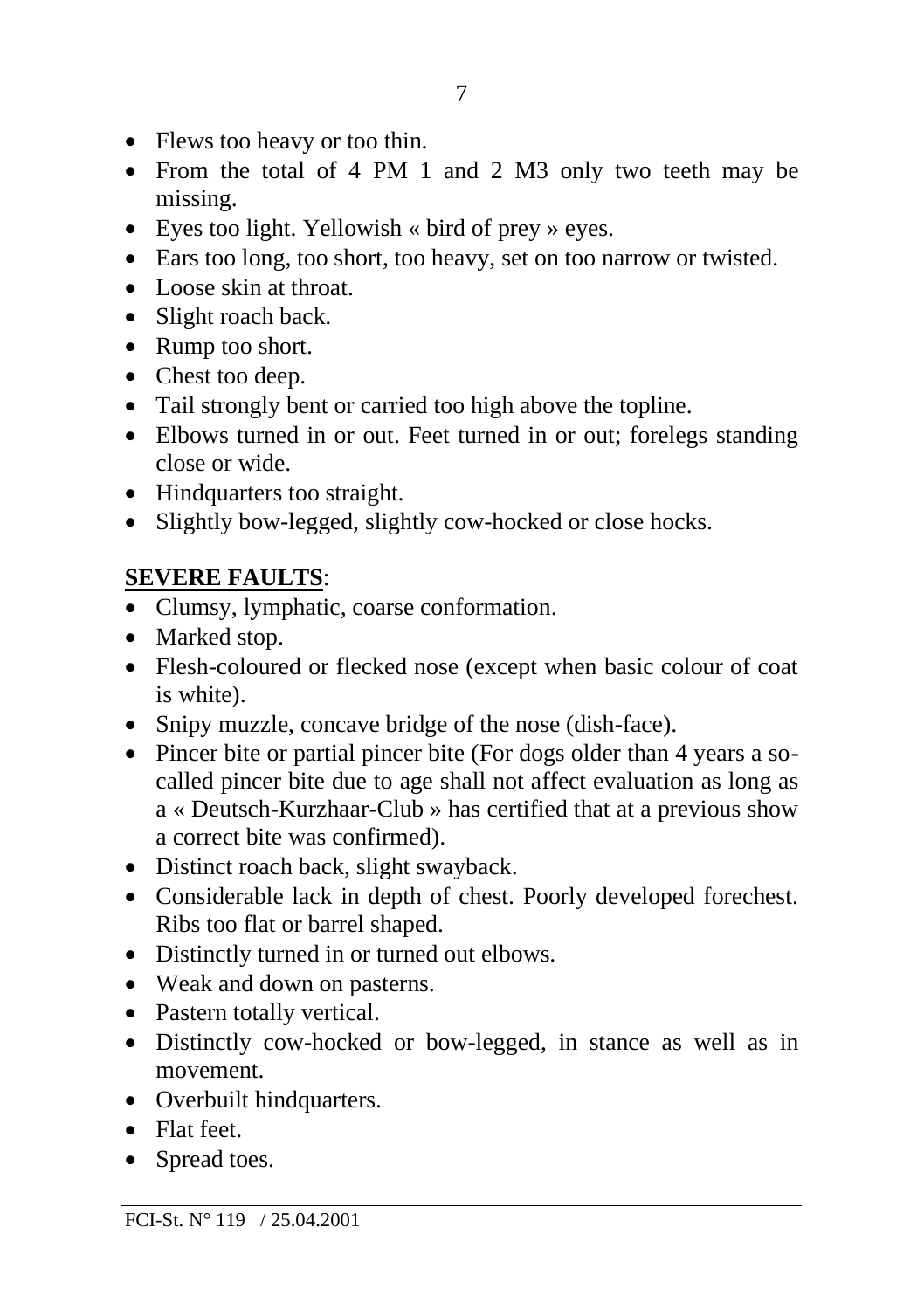- Clumsy gait.
- Deviation of more than 2 cm from the given height at the withers.

### **DISQUALIFYING FAULTS**:

- Aggressive or overly shy dogs.
- Any dog clearly showing physical or behavioural abnormalities.
- Distinctly non-typical gender characteristics.
- Absence of more than 2 teeth from the total of 4 PM 1 and 2 M3. Absence of 1 tooth or more teeth other than PM 1 and M3. Non visible teeth have to be considered as missing except when certified by a « Deutsch-Kurzhaar-Club » that at a previous show or trial their existence was confirmed.
- Overshot and undershot bite, wry mouth as well as all intergrades.
- Any surplus teeth arranged outside the dental arch.
- Cleft palate and hare lip.
- Excessively loose eyelids, ectropion, entropion, distichiasis (double row of eyelashes).
- Excessive swayback, malformation of the spine.
- Any malformation of the chest, e.g. « clipped sternum » (short sternum blending abruptly into the abdominal line).
- Dewclaws with or without bony skeleton.
- Weak character

## **N.B.**:

- Male animals should have two apparently normal testicles fully descended into the scrotum.
- Only functionally and clinically healthy dogs, with breed typical conformation should be used for breeding.

### **The latest amendments are in bold characters.**